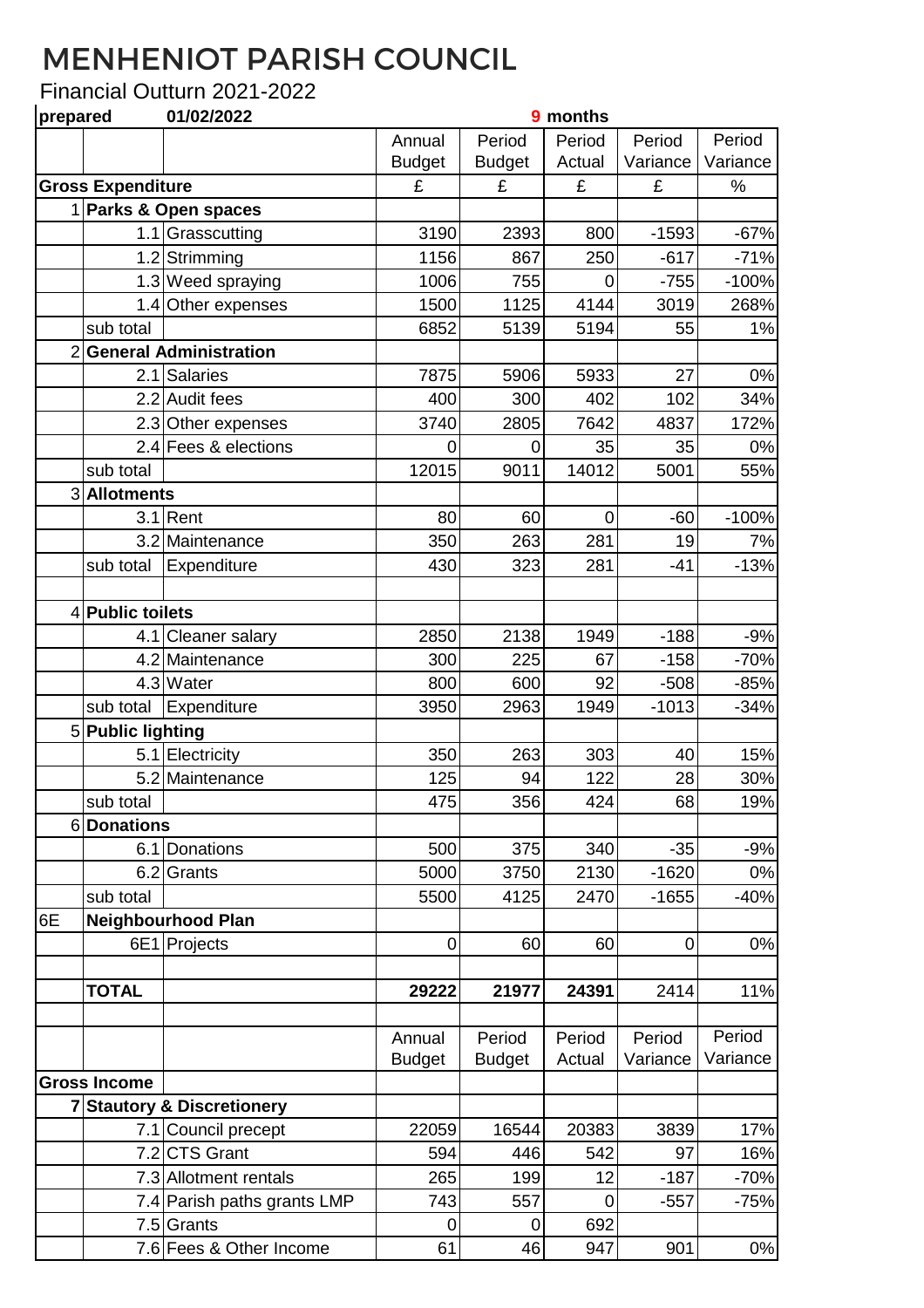| ⇁            | <b>Bank interest</b> | 500   | 375   | 389   | 14   | 3% |
|--------------|----------------------|-------|-------|-------|------|----|
| ⇁            | .8 Miscellaneous     |       |       |       | 0    | 0% |
| <b>TOTAL</b> |                      | 24222 | 18167 | 22965 | 1257 | 5% |